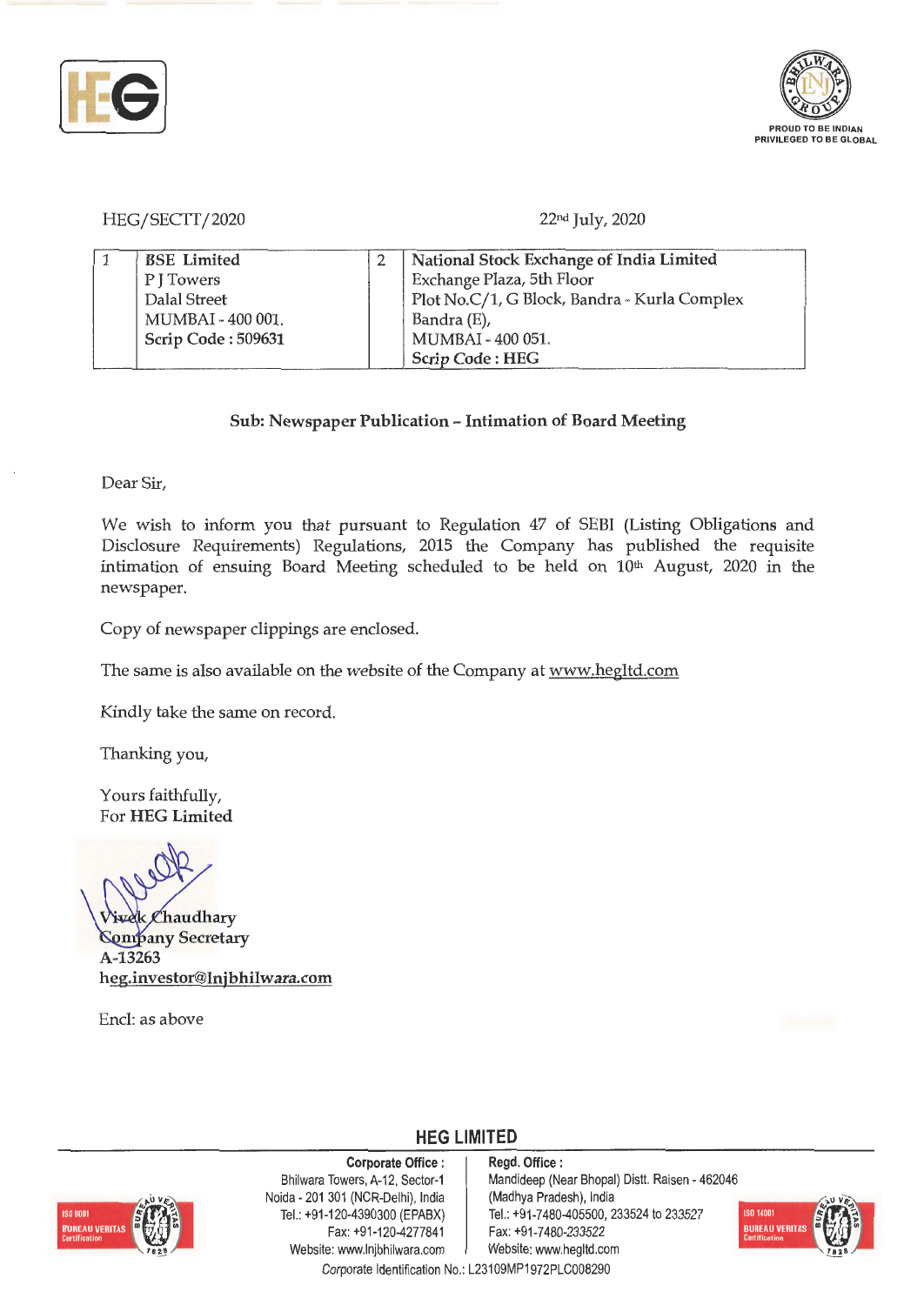Business Standard | All Editions | 22-07-2020



# **IFG LIMITED**

**Regd. Off.:** Mandideep (Near Bhopal) Distt. Raisen-462046, (M.P.) Tel.: 07480-233524, 233525; Fax: 07480-233522 **Corp. Off.: Bhilwara Towers, A-12, Sector-1, Noida-201301 (U.P.)** Tel.: 0120-4390300 (EPABX); Fax: 0120-4277841 Website: www.hegltd.com; E-mail: heg.investor@lnjbhilwara.com; CIN: L23109MP1972PLC008290

#### **NOTICE**

Notice is hereby given that a meeting of the Board of Directors of the Company is scheduled to be held on Monday, the 10<sup>th</sup> August, 2020, to consider and approve inter-alia the Unaudited Financial Results of the Company for the Quarter Ended 30<sup>th</sup> June, 2020.

As per the Company's Code of Conduct for Regulating, Monitoring & Reporting Trading by Insiders, the trading window of the Company for the purpose of trading in the securities of the Company by its Designated persons and their immediate relatives shall remain closed from the end of the every quarter till 48 (forty eight) hours after the conclusion of the Meeting of the Board of Directors for the purpose of consideration and approval of financial results. Accordingly, the period of closure of trading window for dealing in Shares of the Company had already been in operation with efect from 1st July 2020 and shall remain closed till 12th August, 2020. Please note that the re-opening of Trading window for dealing in the Shares of the Company will be effective from 13<sup>th</sup> August, 2020.

for **HEG LIMITED** 

Sd/-

Date:  $21^{st}$  July, 2020 Place: Noida (U.P.)

**(Vivek Chaudhary)** 

Company Secretary A-13263

This Notice may also be accessed on the Company's website: www.hegltd.com and on www.nseindia.com, www.bseindia.com.